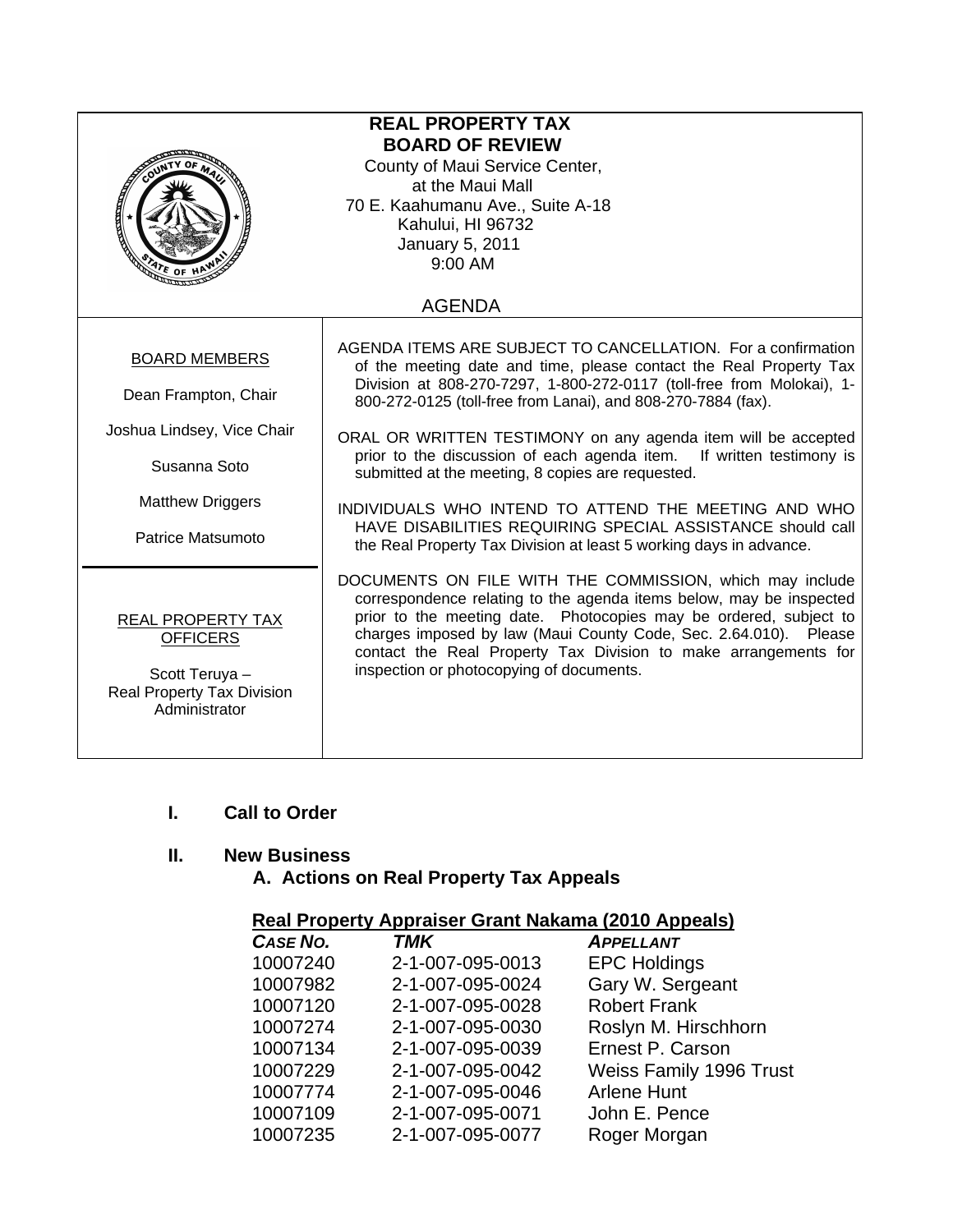# **Real Property Appraiser Grant Nakama (2010 Appeals, cont'd)**

| CASE NO. | <b>TMK</b>       | <b>APPELLANT</b>                 |
|----------|------------------|----------------------------------|
| 10007475 | 2-1-007-095-0078 | <b>Thomas/Patricia Foley</b>     |
| 10007119 | 2-1-007-095-0095 | Ronald W. Inkley Family Trust    |
| 10007283 | 2-1-007-095-0103 | Donald C. Hoscheit               |
| 10007499 | 2-1-007-095-0107 | Patricia G. Baron                |
| 10007198 | 2-1-008-064-0093 | rentwailea.com, LLC              |
| 10007232 | 2-1-008-070-0045 | Martin/Joan Brashem              |
| 10007055 | 2-1-008-077-0093 | John Maynard Torchiana           |
| 10007081 | 2-1-008-077-0114 | Barbara J. Stiles Trust          |
| 10007088 | 2-1-008-082-0023 | John A. F. Hopkins               |
| 10007297 | 2-1-008-083-0013 | Michael E. Mateja Trust          |
| 10007286 | 2-1-008-083-0042 | Julius Wollen                    |
| 10007404 | 2-1-008-083-0044 | George Schmitt                   |
| 10007233 | 2-1-008-083-0061 | <b>Gwendolyn Chatham</b>         |
| 10007189 | 2-1-008-083-0063 | <b>BVW &amp; Associates, LLC</b> |
| 10008743 | 2-1-008-083-0069 | Daniel Ray Ch'en                 |
| 10007223 | 2-1-008-083-0079 | Edward A. Dayoob                 |
| 10007263 | 2-1-008-091-0009 | SF Real Estate Investment Co.    |
| 10007255 | 2-1-008-091-0035 | SF Real Estate Investment Co.    |
| 10007116 | 2-1-008-091-0027 | Kim Allen Swearingen             |
| 10007268 | 2-1-008-091-0033 | <b>William Topkis</b>            |
| 10007254 | 2-1-008-091-0042 | <b>Jeff Morley</b>               |
| 10007277 | 2-1-008-091-0055 | <b>Jazz Trust</b>                |
| 10007054 | 2-1-008-091-0069 | <b>Sreekanth Ravi</b>            |
| 10007674 | 2-1-007-095-0102 | Stephen A. Raymond               |

# **Real Property Appraiser Joy Makua (2009 Appeals)**

| CASE NO. | TMK              | <b>APPELLANT</b>                |
|----------|------------------|---------------------------------|
| 09002690 | 2-1-008-104-0006 | Steve/Tamara Farwig             |
| 09004693 | 2-1-008-104-0008 | <b>Ted Rabinowitsh</b>          |
| 09002831 | 2-1-008-104-0030 | <b>Sherrie Ilene Kaufman</b>    |
| 09005552 | 2-1-008-104-0036 | <b>Kleinert Family Trust</b>    |
| 09003339 | 2-1-008-104-0050 | Sugar Way Ltd.                  |
| 09003309 | 2-1-008-104-0058 | KOA Development Inc.            |
| 09004533 | 2-1-008-104-0086 | Deborah K. Robinson             |
| 09003184 | 2-1-008-104-0096 | <b>Buford Mark Smith</b>        |
| 09002878 | 2-1-008-104-0099 | Patrick Hyland                  |
| 09003042 | 2-1-008-104-0109 | Szczecina/Larson                |
| 09002724 | 2-1-089-104-0110 | Allen Thomas Tom                |
| 09004525 | 2-1-008-104-0120 | Kenneth Craig Robinson          |
| 09003501 | 2-1-008-104-0144 | David Lloyd Hayes               |
| 09002877 | 2-1-008-117-0001 | <b>Richard Russell Harshman</b> |
| 09003390 | 2-1-008-117-0051 | Finnigan/Schroeder              |
| 09003355 | 2-1-008-117-0112 | Waz Kala, LLC                   |
| 09004961 | 2-1-008-117-0119 | Duffy Herman                    |
| 09002960 | 2-1-008-117-0127 | David W. Guild Family Trust     |
| 09003135 | 2-1-008-117-0128 | David/Susan Scholes             |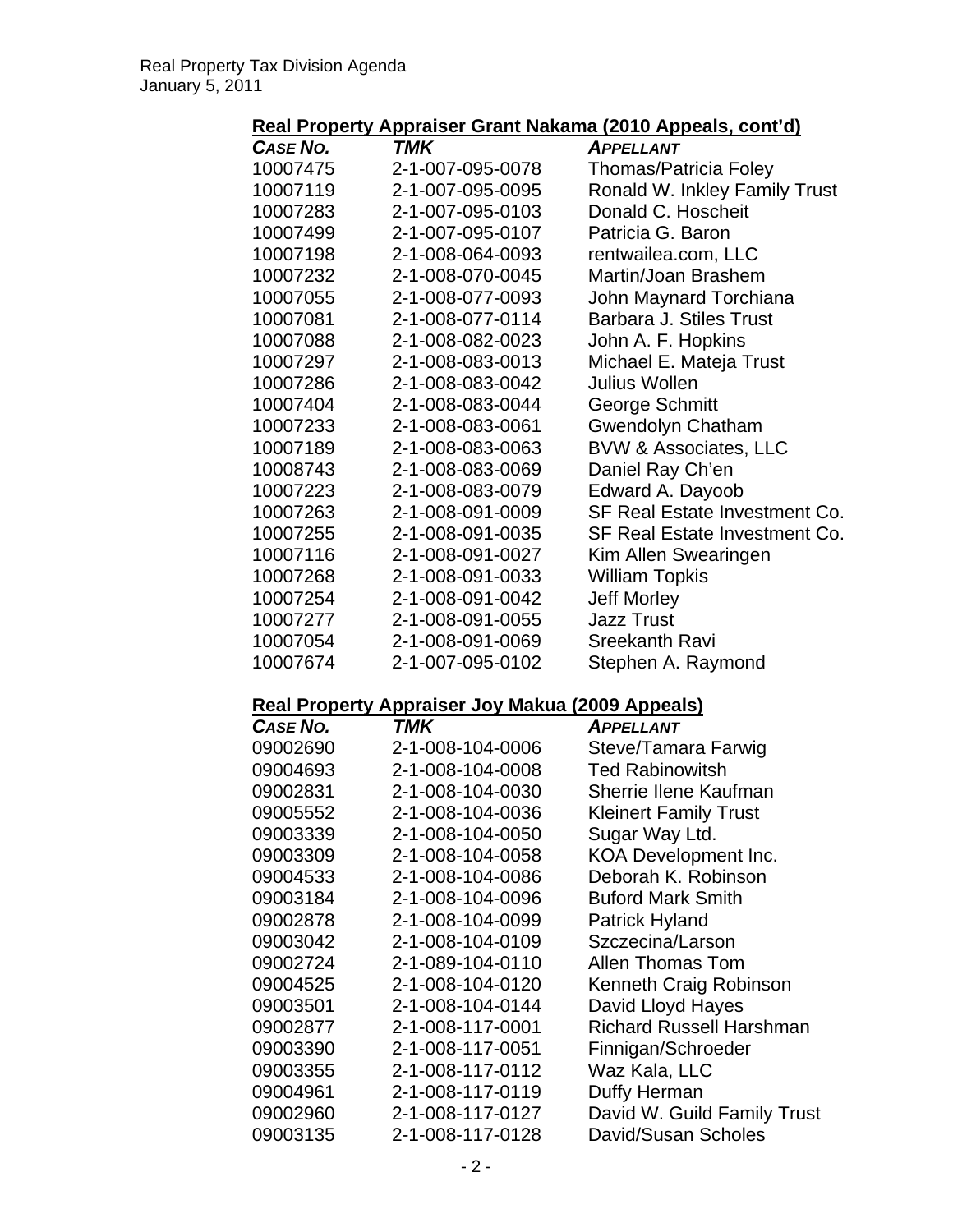#### **Real Property Appraiser Joy Makua (2009 Appeals cont'd)**

| CASE NO. | <b>TMK</b>       | <b>APPELLANT</b>                |
|----------|------------------|---------------------------------|
| 09003136 | 2-1-008-117-0130 | <b>Scangas Investment Trust</b> |
| 09002943 | 2-1-008-117-0131 | <b>Bentley/Gundry</b>           |
| 09004963 | 2-1-008-117-0140 | <b>Kristbjorg Associates</b>    |
| 09003023 | 2-1-008-117-0144 | Barbara Lee Angus               |
| 09004504 | 2-1-008-119-0028 | Casa 4 Maui, LLC                |
| 09003509 | 2-1-008-119-0060 | Ho'olei J6 LLC                  |
| 09004700 | 2-1-008-119-0072 | <b>Donald Farrelly</b>          |
| 09005603 | 2-1-008-119-0087 | Aaron L. Read                   |
|          |                  |                                 |

# **Real Property Appraiser Kyle Shimizu (2010 Appeals)**

| <b>CASE NO.</b> | TMK              | <b>APPELLANT</b>                    |
|-----------------|------------------|-------------------------------------|
| 10007357        | 2-2-002-054-0000 | Haleakala Ranch Co.                 |
| 10007483        | 2-2-003-021-0000 | E.A.H. Leong Limited Partnership II |
| 10007129        | 2-2-009-075-0000 | Waiokao Hale, LLC                   |
| 10007647        | 2-2-010-026-0000 | Paul Mikolay                        |
| 10007403        | 2-2-010-055-0000 | James A. Woodburn                   |
| 10007338        | 2-2-018-036-0000 | William M. Woods                    |
| 10007420        | 2-2-022-009-0000 | Mark/Linda White                    |
| 10007384        | 2-3-002-107-0000 | Bobby C. Baker                      |
| 10007393        | 2-3-003-050-0000 | Alihilani Ventures, LLC             |
| 10007392        | 2-3-003-227-0000 | Alihilani Ventures, LLC             |
| 17007400        | 2-3-003-244-0000 | Alihilani Ventures, LLC             |
| 10007395        | 2-3-003-245-0000 | Alihilani Ventures, LLC             |
| 10007398        | 2-3-003-246-0000 | Alihilani Ventures, LLC             |
| 10007334        | 2-3-003-192-0000 | <b>Charlene Casserley</b>           |
| 10007333        | 2-3-060-054-0000 | <b>Charlene Casserley</b>           |
| 10007391        | 2-3-003-247-0000 | Thomas W. Revelle                   |
| 10007399        | 2-3-003-248-0000 | John Siele Trust                    |
| 10007372        | 2-3-014-045-0002 | <b>Michael Clements</b>             |
| 10007273        | 2-3-014-048-0000 | James E. McLean                     |
| 10007311        | 2-3-014-077-0000 | James Pelkey                        |
| 10007225        | 2-3-015-032-0000 | John H. Nakamura                    |
| 10007093        | 2-3-023-075-0000 | Linda A. Lembeck                    |
| 10007239        | 2-3-023-125-0000 | Robert E. Ford                      |
| 10008850        | 2-3-037-005-0000 | James R. Davis                      |
| 10007204        | 2-3-040-004-0000 | James Broder                        |
| 10007353        | 2-3-069-006-0000 | M/M Paul Kiyoshi Nishida            |
| 10007312        | 2-3-068-010-0000 | Kula Custom Homes LLC               |
|                 |                  |                                     |

# **Real Property Appraiser Sandra Kuniyoshi (2009 Appeals)**

| CASE NO. | TMK              | <b>APPELLANT</b>           |
|----------|------------------|----------------------------|
| 09003274 | 3-9-049-005-0000 | <b>Muriel Kuroda</b>       |
| 09004561 | 3-9-050-013-0000 | Ponana Limited Partnership |
| 09002875 | 3-9-050-054-0000 | Terry A. Vogt              |
| 09002822 | 3-9-050-056-0000 | Howard/Jeri MacPherson     |
| 09002941 | 3-9-050-094-0000 | Richard B. Howard          |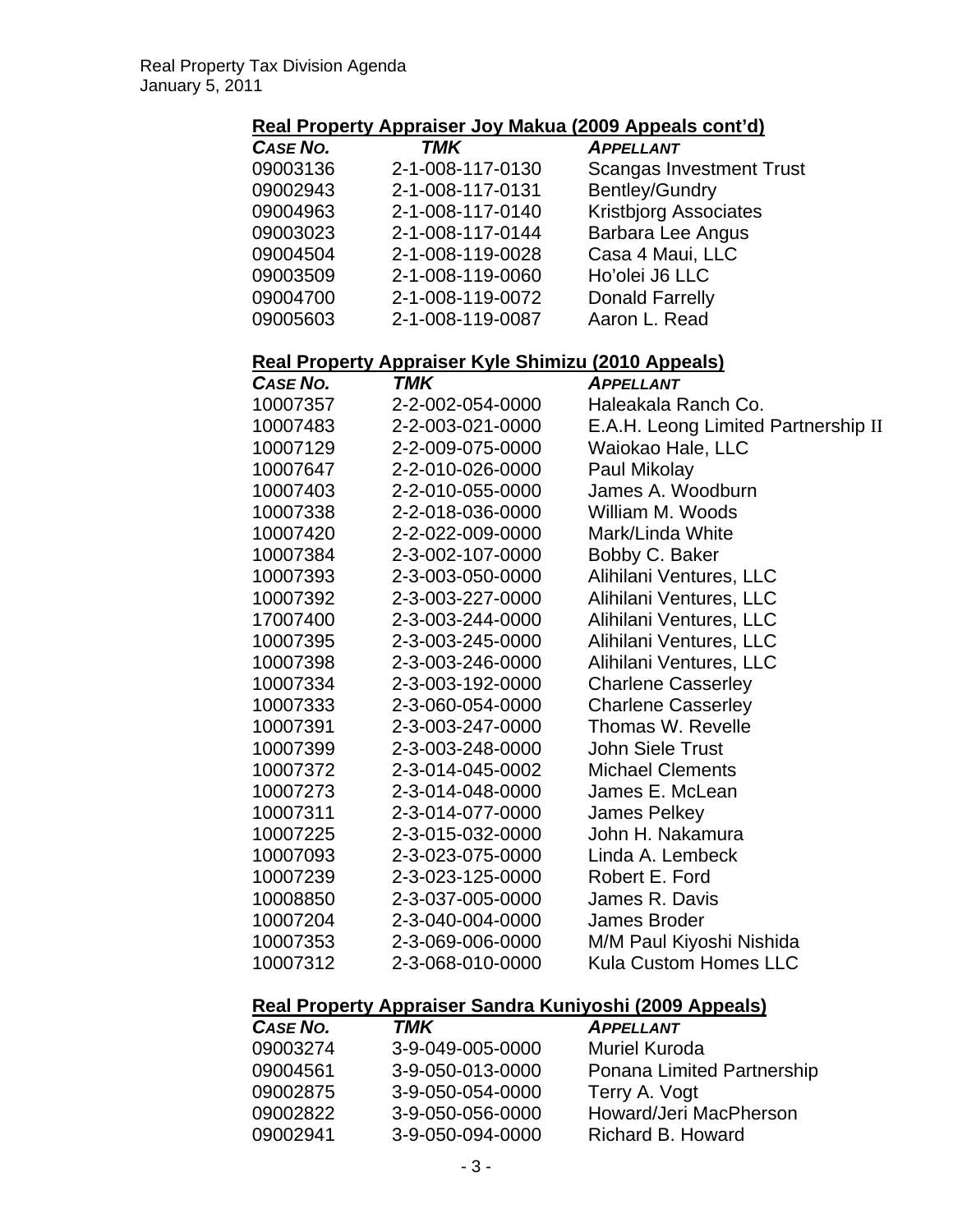# **Real Property Appraiser Sandra Kuniyoshi (2009 Appeals cont'd)**

| CASE NO. | TMK              | <b>APPFILANT</b>            |
|----------|------------------|-----------------------------|
| 09004689 | 3-9-050-096-0000 | Robert P. Lombard           |
| 09003365 | 3-9-050-098-0000 | <b>Girts Warren Alksnis</b> |
| 09003369 | 3-9-050-112-0000 | AnnaMae Schwartz            |

#### **Real Property Appraiser Kari Stockwell (2009 Appeals)**

| 09002698 | 4-4-001-099-0071 | <b>Yates Family Trust</b>   |
|----------|------------------|-----------------------------|
| 09003067 | 4-4-001-099-0087 | Yates Family Trust of 1978  |
| 09003800 | 4-4-001-099-0112 | Norman Virgil Findley       |
| 09002915 | 4-4-001-110-0024 | <b>Warren Richard Banco</b> |
| 09004724 | 4-4-001-100-0069 | <b>Richard/Gail Moore</b>   |
| 09003175 | 4-4-001-100-0077 | Karen Canaday               |

#### **Real Property Appraiser Wes Yoshioka (2010 Appeals)**

| CASE NO. | <b>TMK</b>       | <b>APPELLANT</b>                 |
|----------|------------------|----------------------------------|
| 10007292 | 3-4-012-037-0000 | Maui Professional Associates, LP |
| 10007436 | 3-4-013-060-0000 | RDD, LLC                         |
| 10007999 | 3-4-020-073-0000 | Amerigas Propane, LP             |
| 10007714 | 3-4-044-034-0000 | Terminix International Co.       |
| 10009271 | 3-7-002-023-0000 | Macy's Inc.                      |
| 10009275 | 3-7-002-027-0000 | Macy's Inc.                      |
| 10007217 | 3-7-004-001-0000 | Lono Street Properties, LLC      |
| 10007608 | 3-7-007-008-0000 | A&B Properties, Inc.             |
| 10007153 | 3-8-052-005-0000 | Southern Foods Group             |
| 10008012 | 3-8-084-012-0000 | <b>Wal-Mart Real Estate</b>      |
| 10009229 | 3-8-094-012-0001 | 121 West Ahuliu LLC              |

#### **Real Property Appraiser Edward Pa'a (2009 Appeals)**

| CASE NO. | TMK              | <b>APPELLANT</b>                    |
|----------|------------------|-------------------------------------|
| 10009299 | 4-3-010-002-0067 | <b>Hal/Mary Hendrick</b>            |
| 10007252 | 4-3-010-002-0072 | Janice G. Rosse                     |
| 10009354 | 4-3-010-002-0079 | <b>Wilikinia Properties, LLC</b>    |
| 10009235 | 4-3-010-002-0089 | Knaggs Commercial Properties Co, LP |
| 10008778 | 4-3-010-002-0091 | Sharon L. Schilling-Baker           |
| 10007218 | 4-3-010-002-0092 | Carole A. Gudde                     |
| 10008868 | 4-3-010-002-0093 | <b>Rebecca/Martin Pease</b>         |
| 10008168 | 4-3-010-002-0096 | Mike Poppoff                        |
| 10007614 | 4-3-010-002-0103 | Craig/Theresa Munson                |
| 10007342 | 4-3-010-002-0104 | Stuart J. Jennewein                 |
| 10009353 | 4-3-010-002-0106 | Bonnie/Alan Fox                     |
| 10008385 | 4-3-010-002-0113 | Steve McFadden                      |
| 10009247 | 4-3-010-002-0114 | <b>Rhodes/Herron Trust</b>          |
| 10007131 | 4-3-010-002-0124 | Robert John Allen                   |
| 10007509 | 4-3-010-002-0125 | John A Michler                      |
| 10008495 | 4-3-010-002-0126 | <b>Terry/Marie Schroeder</b>        |
| 10007581 | 4-3-010-002-0131 | George/Lisa Kent                    |
| 10007508 | 4-3-010-002-0132 | Leslie M. Crouch                    |
|          |                  |                                     |